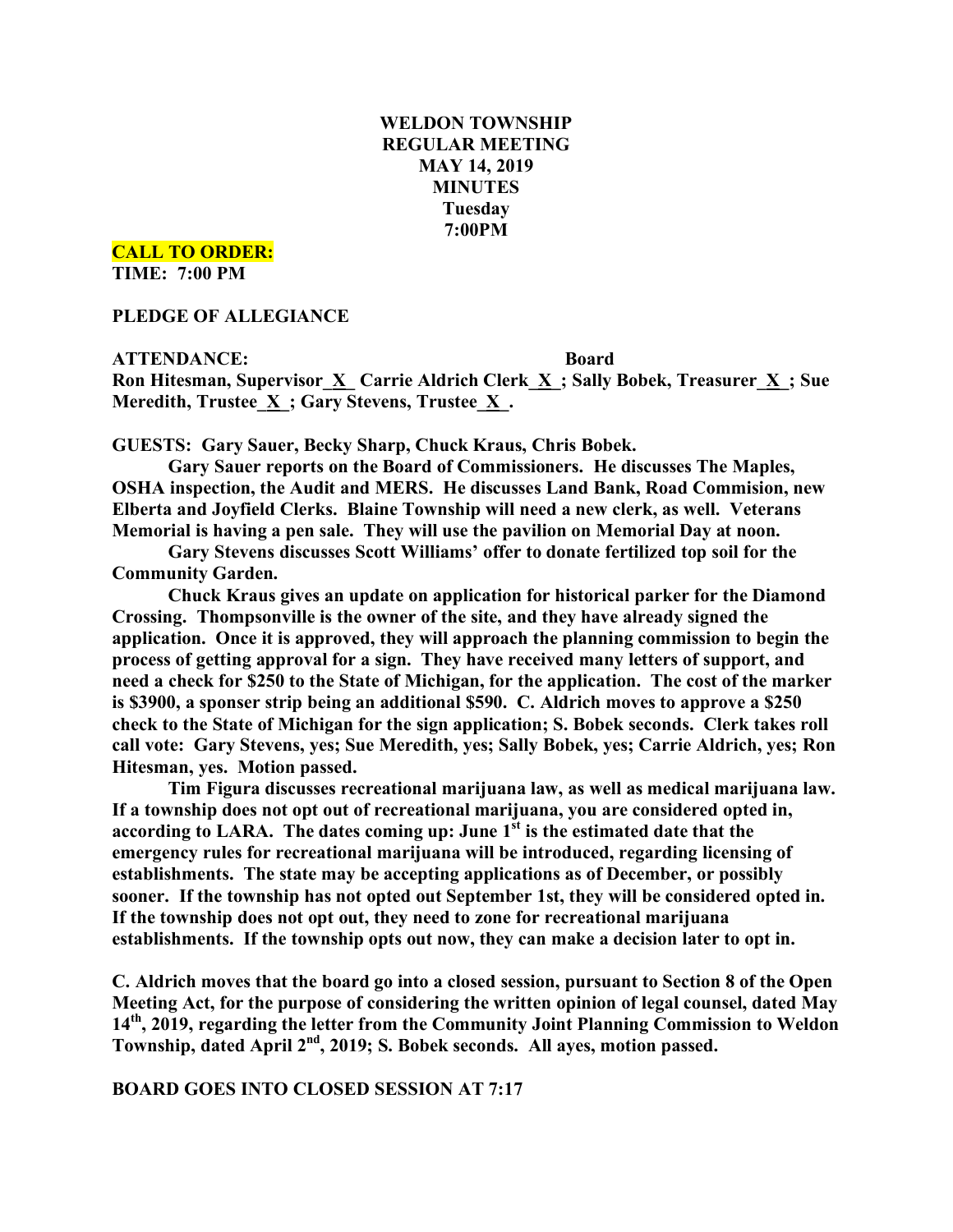### **BOARD RETURNS TO OPEN SESSION AT 8:00**

**C. Aldrich moves to authorize legal counsel to proceed with an offer as per the Board's closed discussion; G. Stevens seconds. Clerk takes a roll call vote: Carrie Aldrich, yes; Ron Hitesman, yes; Sally Bobek, yes; Sue Meredith, yes; Gary Stevens, yes. Motion passed.**

**CHANGES/APPROVAL OF THE AGENDA: None. S. Bobek moves to accept the agenda as presented; G. Stevens seconds. All ayes, motion passed.**

**MINUTES OF APRIL BOARD MEETING: G. Stevens moves to accept Minutes as presented; S. Meredith seconds. All ayes, motion passed.**

**TREASURER'S REPORT: S. Bobek presents Treasurer's Report. Discussion. G. Stevens moves to accept Treasurer's Report as presented; C. Aldrich seconds. All ayes, motion passed.**

**GUEST/ PUBLIC INPUT (up to 5 minutes per guest): C. Bobek discusses insurance for the model airplane club, for their use of the airport facility. He gives copy to the clerk.**

## **REPORTS:**

**ZONING ADMINISTRATOR: Craig Meredith presents Zoning Administrator Report.**

**DAY USE PARK: Craig Meredith presents Day Use Park Report. Nate Gettings came to pump tank at Day Use Park. He will need to come back to pump again, as the tank was frozen solid. Mr. Meredith met with an individual at the Day Use Park who said the park is a habitat for wood turtles, and Mr. Meredith would like to make the board aware to be careful not to disturb their habitat with the walking trail. Clerk states she still needs to reimburse Mr. Meredith \$9.09.**

**GREENSPACE GRANT UPDATE: Discussion re: wood turtles**

**PLANNING COMMISSION: C. Kraus reports the Planning Commission wil be submitting the final draft of the Master Plan for the Board's June meeting. There will be one more meeting of the steering committee on the 29th of May, at 5:30. He asks that the clerk send a thank you letter to the Goodriches for their hard work cleaning up their property after the fire.**

**LIQUOR INSPECTOR REPORT: R. Hitesman presents Liquor Inspection Report. Mountain View no longer has the Little Betsie Bistro at Crystal Mountain. Crystal** Mountain will run it as a retail outlet for beer and wine, as well as other uses for the space.

**BUDGET REPORT: C. Aldrich presents Budget Report. Discussion of election reimbursement.**

**SUPERVISOR COMMENTS: R. Hitesman discusses Green Space Grant. He met with DNR and other members of the public, as well as Kiersten Horan, and got advice on how to proceed with the Day Use Park Trail. The DNR mapped out the GPS coordinates for the township. He met with Scott Slavin, as well as Chuck Kraus. Mr. Slavin will do all of the paperwork to get the Trail Permit for the DNR. Mr. Hitesman is waiting for a quote from Gillison's Excavating. Discussion of need for tree removal. Julie Lonn asked Mr. Hitesman if the Rebekahs could purchase flowers for the flower boxes at the town hall.**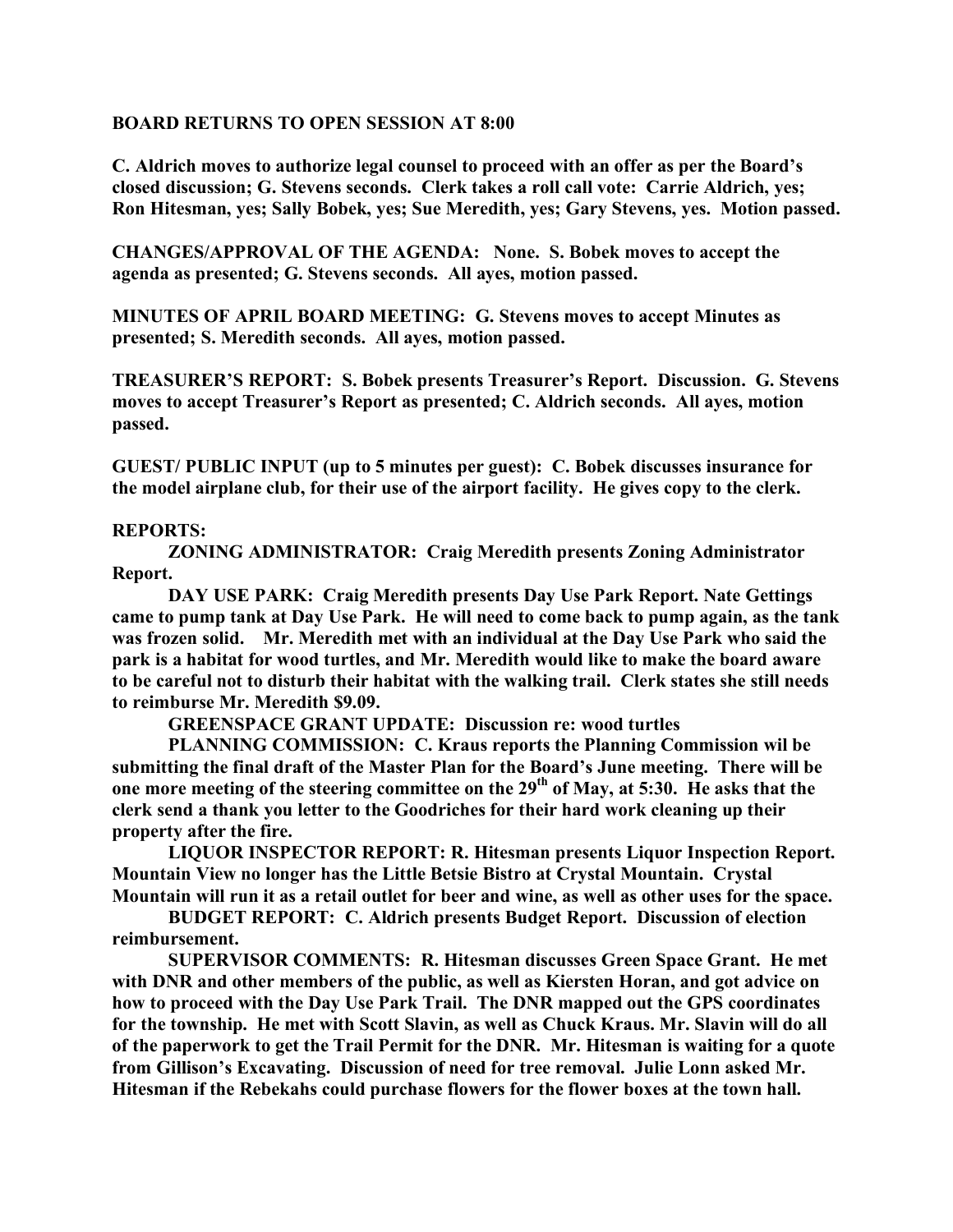**Mr. Hitesman will accept on behalf of the board. R. Hitesman met with Lisa Leedy regarding grant writing. He suggests the township consider using her services in the future. Discussion of village grant for a mural.**

**CLERK COMMENTS: Clerk discusses May election results, as well as Township Cleanup Day, set for May 18th 9-1 pm. Discussion of metal cleanup. Clerk discusses cemetery costs for cleanup in the spring. Discussion of costs for flowers and crosses. R. Hitesman moves to pay G. Stevens \$15 per cross, as he is using many of his own materials, which are not reimbursable; C. Aldrich seconds. All ayes, motion passed.**

#### **UNFINISHED BUSINESS:**

**Discussion of landscaping quote. C. Meredith has not yet met with the landscaper, as discussed last month. Discussion. S. Bobek moves to go ahead with the landscaping and shutters, as quoted, for \$4126; G. Stevens seconds. Discussion of inside improvements to town hall. Discussion of modifying landscaping plan so that C. Meredith can still snowplow and keep side door clear. Clerk takes roll call vote: Ron Hitesman, yes; Sue Meredith, yes; Gary Stevens, yes; Sally Bobek, yes; Carrie Aldrich, yes. Motion passed. Becky Sharp will contact Mr. Milarch.**

**Flat Panel Display discussion will be tabled until next month.**

#### **NEW BUSINESS:**

**Discussion of last payment to assessor J. Nuytten. Discussion of need for an assessor, ad in paper for the next two weeks. T. Loganbach sent a notice to all assessors that Weldon Township was in need. Casey Guthrie, a level IV assessor, has submitted a bid. Discussion. Discussion of MDNR Adopt a Forest Program. Three dump sites need to be cleaned up, and the DNR will provide assistance with disposal. Discussion.**

**MTA Assessing Workshop on June 20th, S. Bobek would like to go, as well as C. Aldrich, G. Stevens and R. Hitesman. Clerk will sign board members up.**

**Discussion of Brining Contract with Benzie County Road Commission. R. Hitesman moves to approve brining; S. Bobek seconds. All ayes, motion passed.**

**Discussion of PAR Plan Dividend.**

#### **BILLS:**

| David Kane, Website Maintenance                  | 60.00  |
|--------------------------------------------------|--------|
| <b>Julie Lonn, Cleaning of Townhall</b>          | 50.00  |
| May $7th$ election workers                       | 925.00 |
| <b>Pioneer Group</b>                             | 158.60 |
| <b>MTA</b>                                       | 34.50  |
| <b>Cherryland Electric Co-Op</b>                 | 60.14  |
| <b>VISA</b>                                      | 271.47 |
| Acentek                                          | 177.61 |
| <b>Benzie &amp; Crystal Pumping Service Inc.</b> | 225.00 |
| <b>AFLAC</b>                                     | 281.50 |
| <b>Fortress Security</b>                         | 311.88 |
| <b>Personnel Concepts</b>                        | 11.55  |
| <b>Michigan Election Resources</b>               | 17.95  |